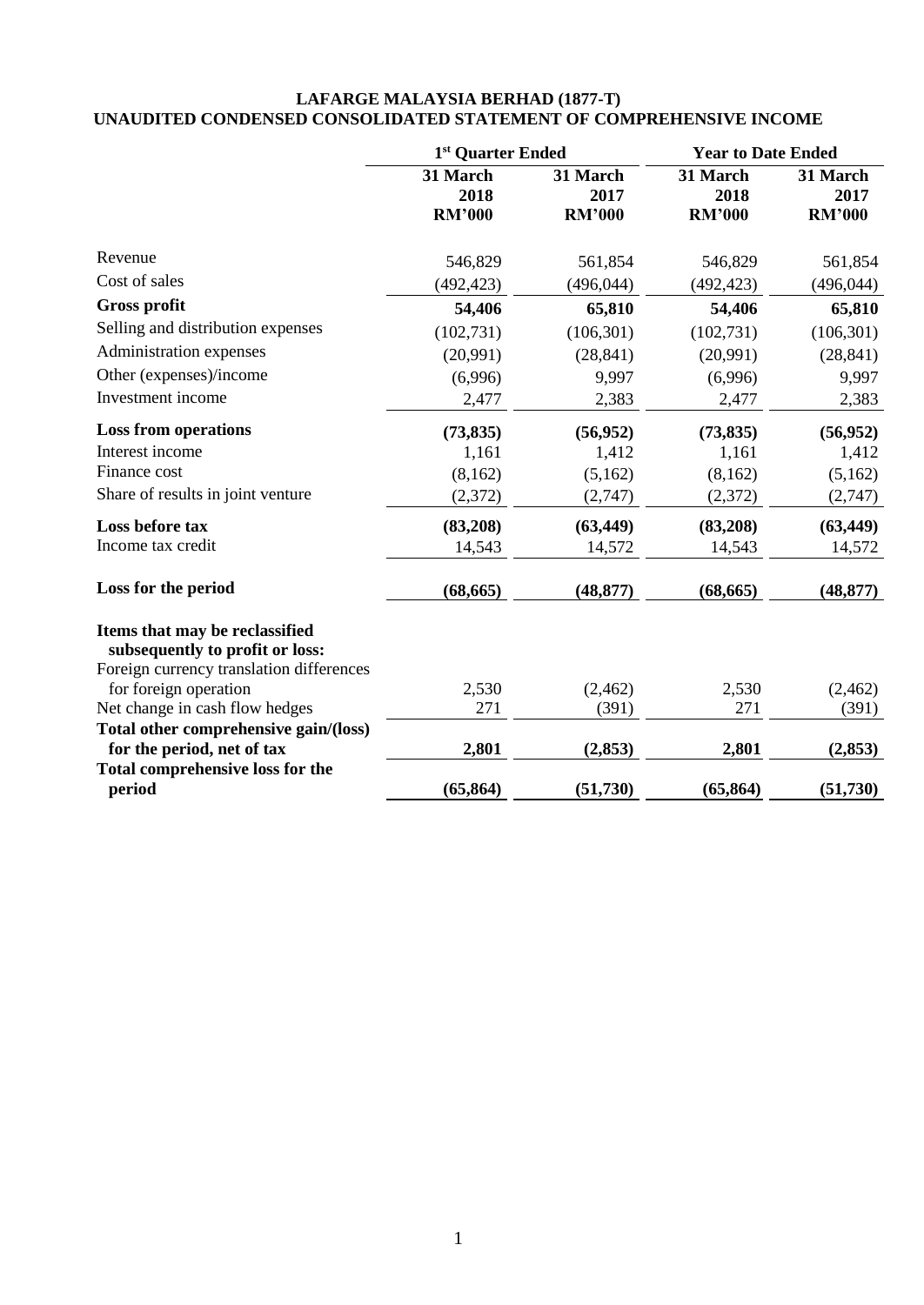# **LAFARGE MALAYSIA BERHAD (1877-T) UNAUDITED CONDENSED CONSOLIDATED STATEMENT OF COMPREHENSIVE INCOME**

|                                                              | 1 <sup>st</sup> Quarter Ended |                  | <b>Year to Date Ended</b> |                  |  |
|--------------------------------------------------------------|-------------------------------|------------------|---------------------------|------------------|--|
|                                                              | 31 March<br>2018              | 31 March<br>2017 | 31 March<br>2018          | 31 March<br>2017 |  |
| (Loss)/profit attributable to:                               |                               |                  |                           |                  |  |
| Owners of the Company                                        | (68, 732)                     | (48, 934)        | (68, 732)                 | (48, 934)        |  |
| Non-controlling interests                                    | 67                            | 57               | 67                        | 57               |  |
|                                                              | (68, 665)                     | (48, 877)        | (68, 665)                 | (48, 877)        |  |
| <b>Total comprehensive (loss)/income</b><br>attributable to: |                               |                  |                           |                  |  |
| Owners of the Company                                        | (65, 931)                     | (51, 787)        | (65, 931)                 | (51, 787)        |  |
| Non-controlling interests                                    | 67                            | 57               | 67                        | 57               |  |
|                                                              | (65, 864)                     | (51, 730)        | (65, 864)                 | (51, 730)        |  |
| Basic and diluted loss per share (sen)                       | (8.1)                         | (5.8)            | (8.1)                     | (5.8)            |  |

*(The Unaudited Condensed Consolidated Statement of Comprehensive Income should be read in conjunction with the audited financial statements for the year ended 31st December 2017 and the accompanying explanatory notes attached to the interim financial statements)*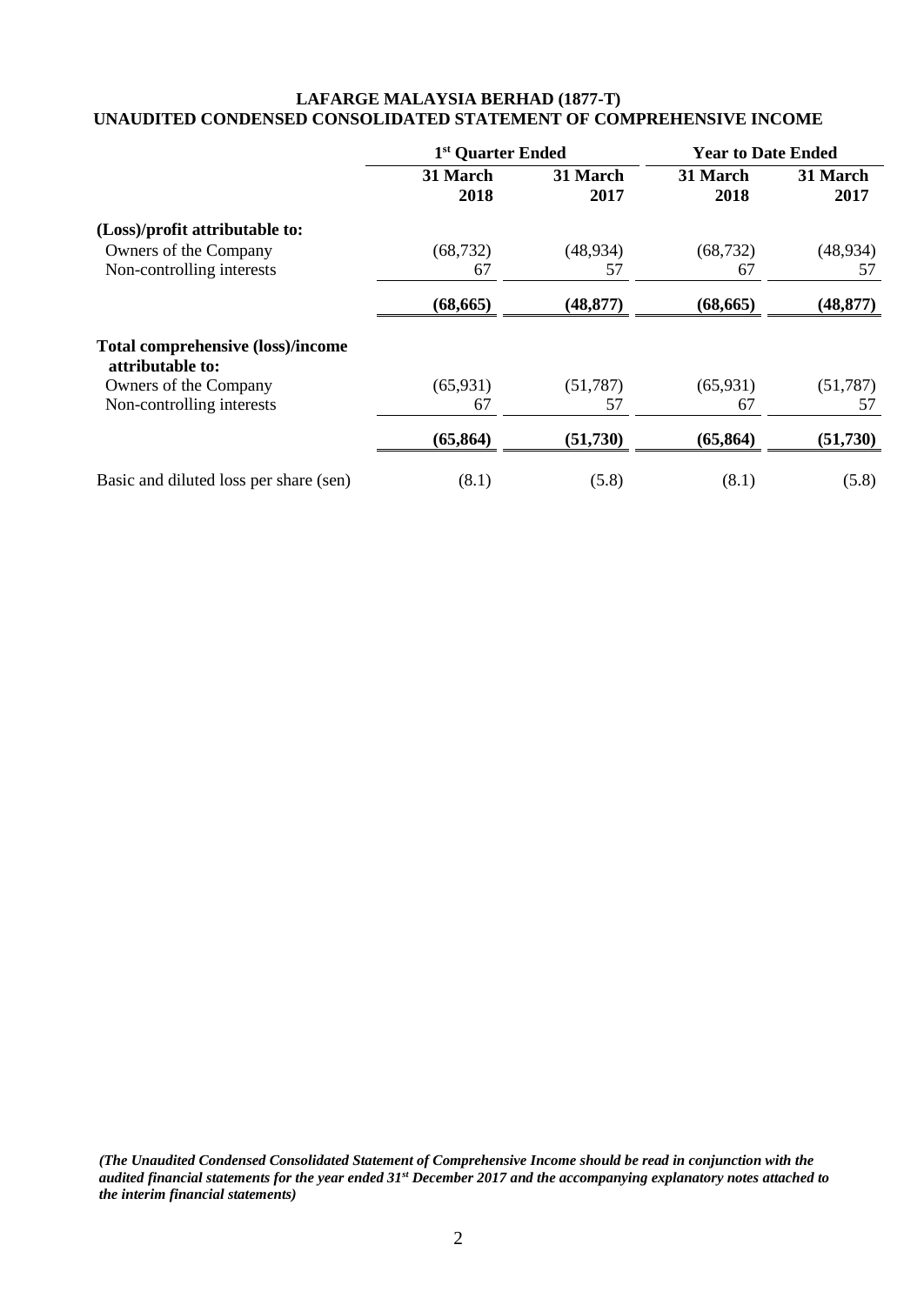## **LAFARGE MALAYSIA BERHAD (1877-T) UNAUDITED CONDENSED CONSOLIDATED STATEMENT OF FINANCIAL POSITION**

|                                              | <b>Note</b> | As at<br>31 March<br>2018<br><b>RM'000</b> | As at<br>31 December<br>2017<br><b>RM'000</b> |
|----------------------------------------------|-------------|--------------------------------------------|-----------------------------------------------|
| <b>ASSETS</b>                                |             |                                            |                                               |
| Non-current assets                           |             |                                            |                                               |
| Property, plant and equipment                |             | 1,692,487                                  | 1,734,758                                     |
| Investment property                          |             | 3,135                                      | 3,135                                         |
| Prepaid lease payments on leasehold land     |             | 70,800                                     | 71,974                                        |
| Goodwill on consolidation                    |             | 1,396,134                                  | 1,396,134                                     |
| Other intangible assets                      |             | 19,766                                     | 20,299                                        |
| Investment in joint venture                  |             | 17,348                                     | 20,249                                        |
| Other financial assets                       |             | 3,209                                      | 3,209                                         |
| Deferred tax assets                          |             | 85,153                                     | 61,255                                        |
|                                              |             | 3,288,032                                  | 3,311,013                                     |
| <b>Current</b> assets                        |             |                                            |                                               |
| Inventories                                  |             | 395,534                                    | 358,964                                       |
| Current tax assets                           |             | 78,454                                     | 83,100                                        |
| Trade receivables                            |             | 412,485                                    | 408,819                                       |
| Other receivables and prepaid expenses       |             | 83,777                                     | 70,664                                        |
| Amounts owing by holding and other related   |             |                                            |                                               |
| companies                                    |             | 27,402                                     | 23,085                                        |
| Derivative financial assets                  |             | 72                                         | 69                                            |
| Cash and bank balances                       |             | 36,016                                     | 99,906                                        |
|                                              |             | 1,033,740                                  | 1,044,607                                     |
| <b>Total assets</b>                          |             | 4,321,772                                  | 4,355,620                                     |
| <b>EQUITY AND LIABILITIES</b>                |             |                                            |                                               |
| Share capital and reserves                   |             |                                            |                                               |
| Share capital                                |             | 1,950,692                                  | 1,950,692                                     |
| Reserves:                                    |             |                                            |                                               |
| Exchange equalisation reserve                |             | 30,399                                     | 27,869                                        |
| Investments revaluation reserve              |             | 1,134                                      | 1,134                                         |
| Hedging reserve                              |             | (921)                                      | (1,192)                                       |
| Retained earnings                            |             | 800,624                                    | 870,704                                       |
| Equity attributable to owners of the Company |             | 2,781,928                                  | 2,849,207                                     |
| Non-controlling interests                    |             | 6,607                                      | 6,540                                         |
| Total equity                                 |             | 2,788,535                                  | 2,855,747                                     |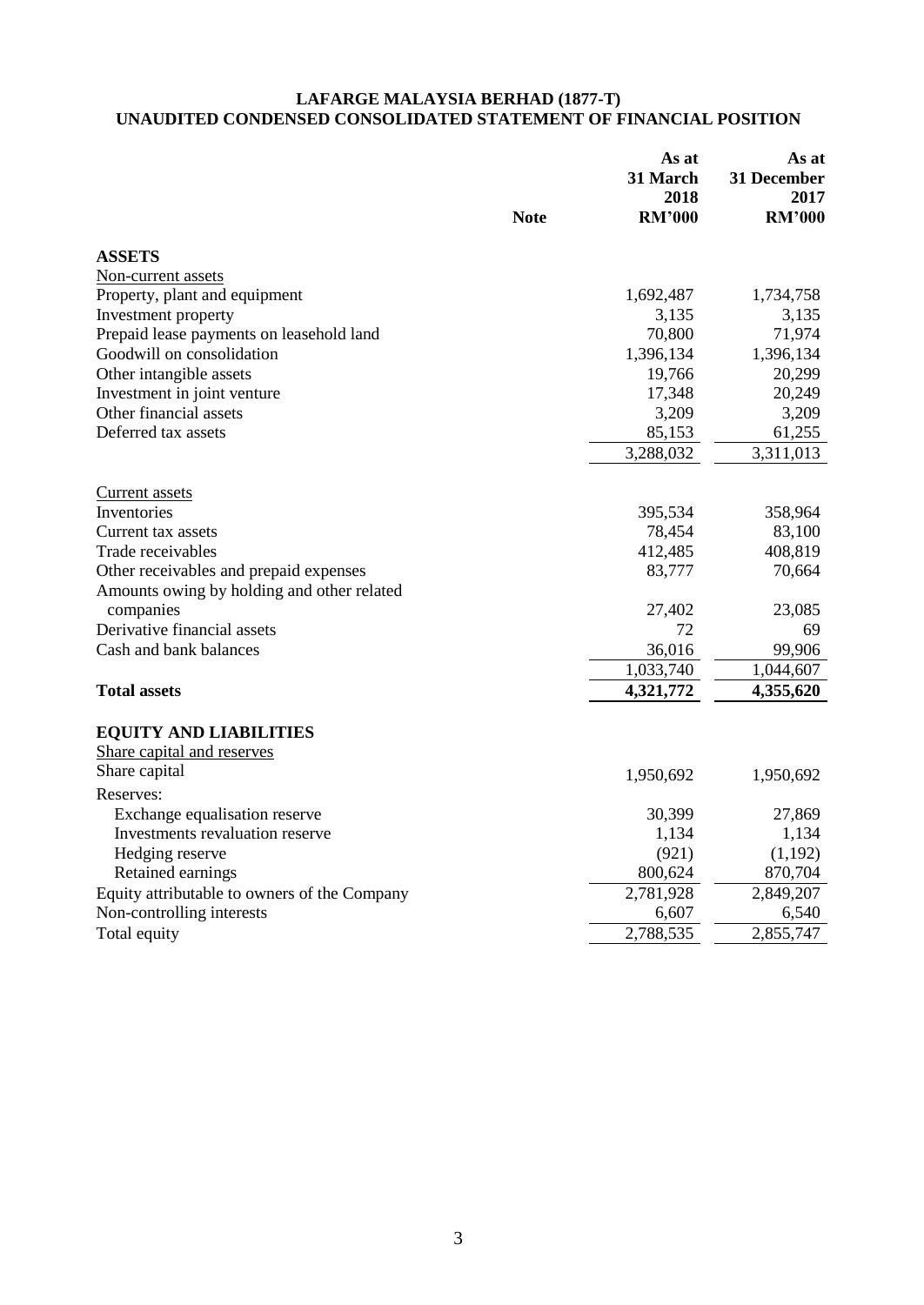# **LAFARGE MALAYSIA BERHAD (1877-T) UNAUDITED CONDENSED CONSOLIDATED STATEMENT OF FINANCIAL POSITION**

|                                                        |             | As at<br>31 March<br>2018 | As at<br>31 December<br>2017 |
|--------------------------------------------------------|-------------|---------------------------|------------------------------|
|                                                        | <b>Note</b> | <b>RM'000</b>             | <b>RM'000</b>                |
| Non-current liabilities                                |             |                           |                              |
| <b>Borrowings</b>                                      | B7          | 279,474                   | 279,387                      |
| Retirement benefits                                    |             | 73,243                    | 71,514                       |
| Deferred tax liabilities                               |             | 120,000                   | 117,205                      |
|                                                        |             | 472,717                   | 468,106                      |
| <b>Current liabilities</b>                             |             |                           |                              |
| Trade payables                                         |             | 463,212                   | 504,852                      |
| Other payables and accrued expenses                    |             | 198,444                   | 236,200                      |
| Amounts owing to holding and other related             |             |                           |                              |
| companies                                              |             | 64,683                    | 82,631                       |
| <b>Borrowings</b>                                      | B7          | 332,000                   | 205,000                      |
| Derivative financial liabilities                       |             | 1,254                     | 1,643                        |
| Current tax liabilities                                |             | 927                       | 1,441                        |
|                                                        |             | 1,060,520                 | 1,031,767                    |
| <b>Total liabilities</b>                               |             | 1,533,237                 | 1,499,873                    |
| <b>Total equity and liabilities</b>                    |             | 4,321,772                 | 4,355,620                    |
| Net assets per share attributable to ordinary equity   |             |                           |                              |
| holders of the Company (RM)                            |             | 3.27                      | 3.35                         |
| Net tangible assets per share attributable to ordinary |             |                           |                              |
| equity holders of the Company (RM)                     |             | 1.61                      | 1.69                         |

*(The Unaudited Condensed Consolidated Statement of Financial Position should be read in conjunction with the audited financial statements for the year ended 31st December 2017 and the accompanying explanatory notes attached to the interim financial statements)*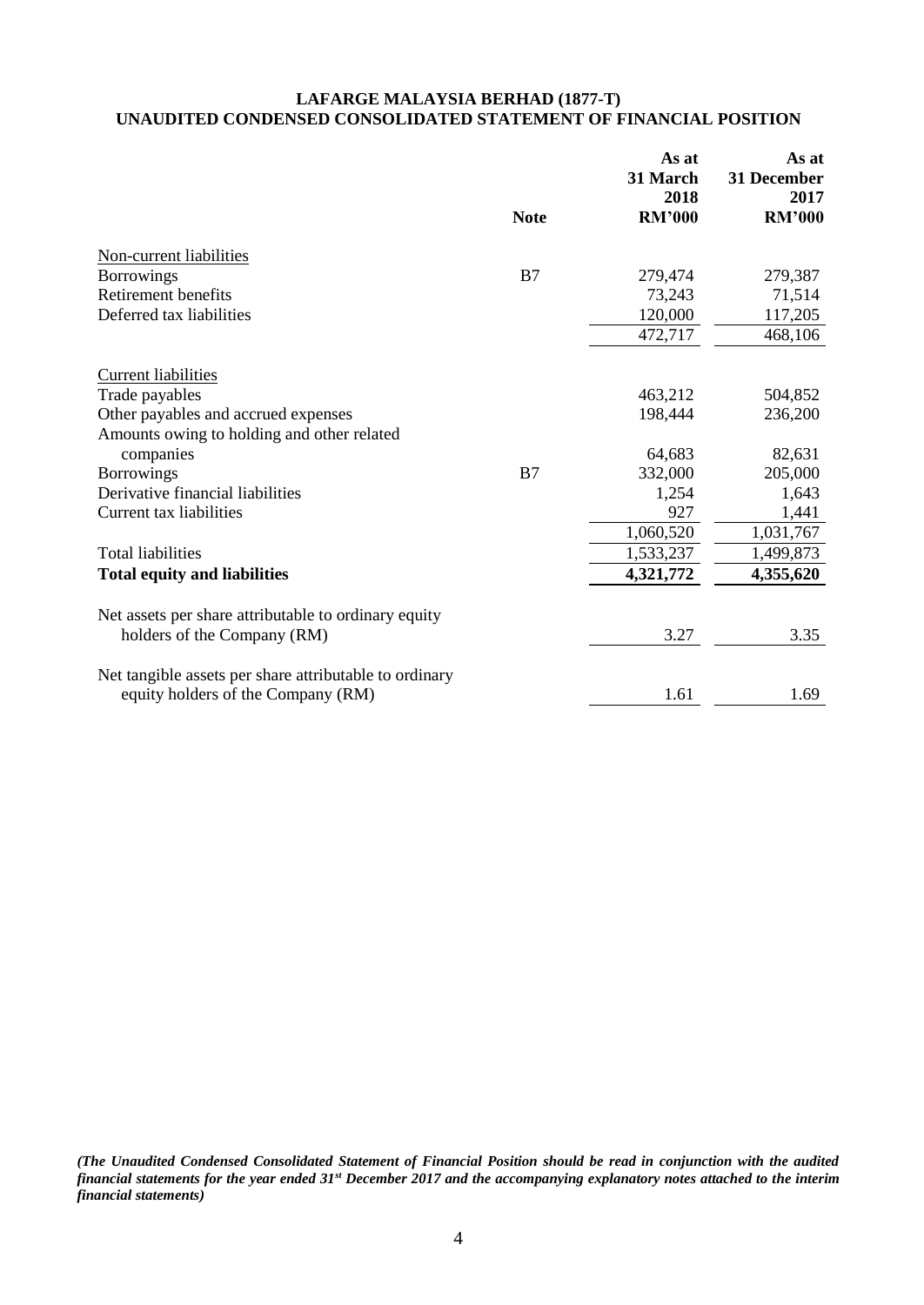#### **LAFARGE MALAYSIA BERHAD (1877-T)**

#### **UNAUDITED CONDENSED CONSOLIDATED STATEMENT OF CHANGES IN EQUITY**

|                                                                               |                                          | Non-distributable                        |                                                          |                                                                           |                                                                     | <b>Distributable</b>                              |                                                     |                               |                                                          |                                                |
|-------------------------------------------------------------------------------|------------------------------------------|------------------------------------------|----------------------------------------------------------|---------------------------------------------------------------------------|---------------------------------------------------------------------|---------------------------------------------------|-----------------------------------------------------|-------------------------------|----------------------------------------------------------|------------------------------------------------|
|                                                                               | <b>Share</b><br>Capital<br><b>RM'000</b> | <b>Share</b><br>Premium<br><b>RM'000</b> | Capital<br>Redemption<br><b>Reserve</b><br><b>RM'000</b> | <b>Exchange</b><br><b>Equalisation</b><br><b>Reserve</b><br><b>RM'000</b> | Investment<br><b>Revaluation</b><br><b>Reserve</b><br><b>RM'000</b> | <b>Hedging</b><br><b>Reserve</b><br><b>RM'000</b> | <b>Retained</b><br><b>Earnings</b><br><b>RM'000</b> | <b>Total</b><br><b>RM'000</b> | Non-<br>controlling<br><b>Interests</b><br><b>RM'000</b> | <b>Total</b><br><b>Equity</b><br><b>RM'000</b> |
| As at 1 January 2018<br>Profit for the period<br>Other comprehensive income   | 1,950,692                                |                                          | ٠                                                        | 27,869                                                                    | 1,134                                                               | (1,192)                                           | 870,704<br>(68, 732)                                | 2,849,207<br>(68, 732)        | 6,540<br>67                                              | 2,855,747<br>(68, 665)                         |
| for the period, net of tax                                                    |                                          |                                          |                                                          | 2,530                                                                     |                                                                     | 271                                               |                                                     | 2,801                         |                                                          | 2,801                                          |
| Dividend to non-controlling<br>interests                                      |                                          |                                          |                                                          |                                                                           |                                                                     |                                                   | (1, 348)                                            | (1,348)                       | $\overline{\phantom{a}}$                                 | (1,348)                                        |
| As at 31 March 2018                                                           | 1,950,692                                |                                          |                                                          | 30,399                                                                    | 1,134                                                               | (921)                                             | 800,624                                             | 2,781,928                     | 6,607                                                    | 2,788,535                                      |
| As at 1 January 2017<br>Profit for the period<br>Other comprehensive loss for | 849,695                                  | 1,067,199                                | 33,798                                                   | 27,634                                                                    | 356                                                                 | 20                                                | 1,079,998<br>(48, 934)                              | 3,058,700<br>(48, 934)        | 4,930<br>57                                              | 3,063,630<br>(48, 877)                         |
| the period, net of tax<br>Transfer arising from "no par                       |                                          |                                          | $\overline{\phantom{a}}$                                 | (2,462)                                                                   | $\sim$                                                              | (391)                                             | ۰.                                                  | (2,853)                       | $\overline{\phantom{a}}$                                 | (2,853)                                        |
| value" regime $(1)$                                                           |                                          | 1,100,997 (1,067,199)                    | (33,798)                                                 |                                                                           |                                                                     |                                                   |                                                     |                               |                                                          |                                                |
| As at 31 March 2017                                                           | 1,950,692                                |                                          | $\overline{\phantom{a}}$                                 | 25,172                                                                    | 356                                                                 | (371)                                             | 1,031,064                                           | 3,006,913                     | 4,987                                                    | 3,011,900                                      |

 $^{(1)}$  Effective from 31 January 2017, the new Companies Act 2016 ("the Act") abolished the concept of authorised share capital and par value of share capital. Consequently, the credit balance of the share premium account and capital redemption reserve become part of the Company's share capital pursuant to the transitional provision set out in Section 618(2) of the Act. Notwithstanding this provision, the Company may within 24 months from the commencement of the Act, use this amount for purposes as set out in Section 618(3) of the Act. There is no impact on the numbers of ordinary shares in issue or the relative entitlement of any of the members as a result of this transition.

#### *(The Unaudited Condensed Consolidated Statement of Changes in Equity should be read in conjunction with the audited financial statements for the year ended 31st December 2017 and the accompanying explanatory notes attached to the interim financial statements)*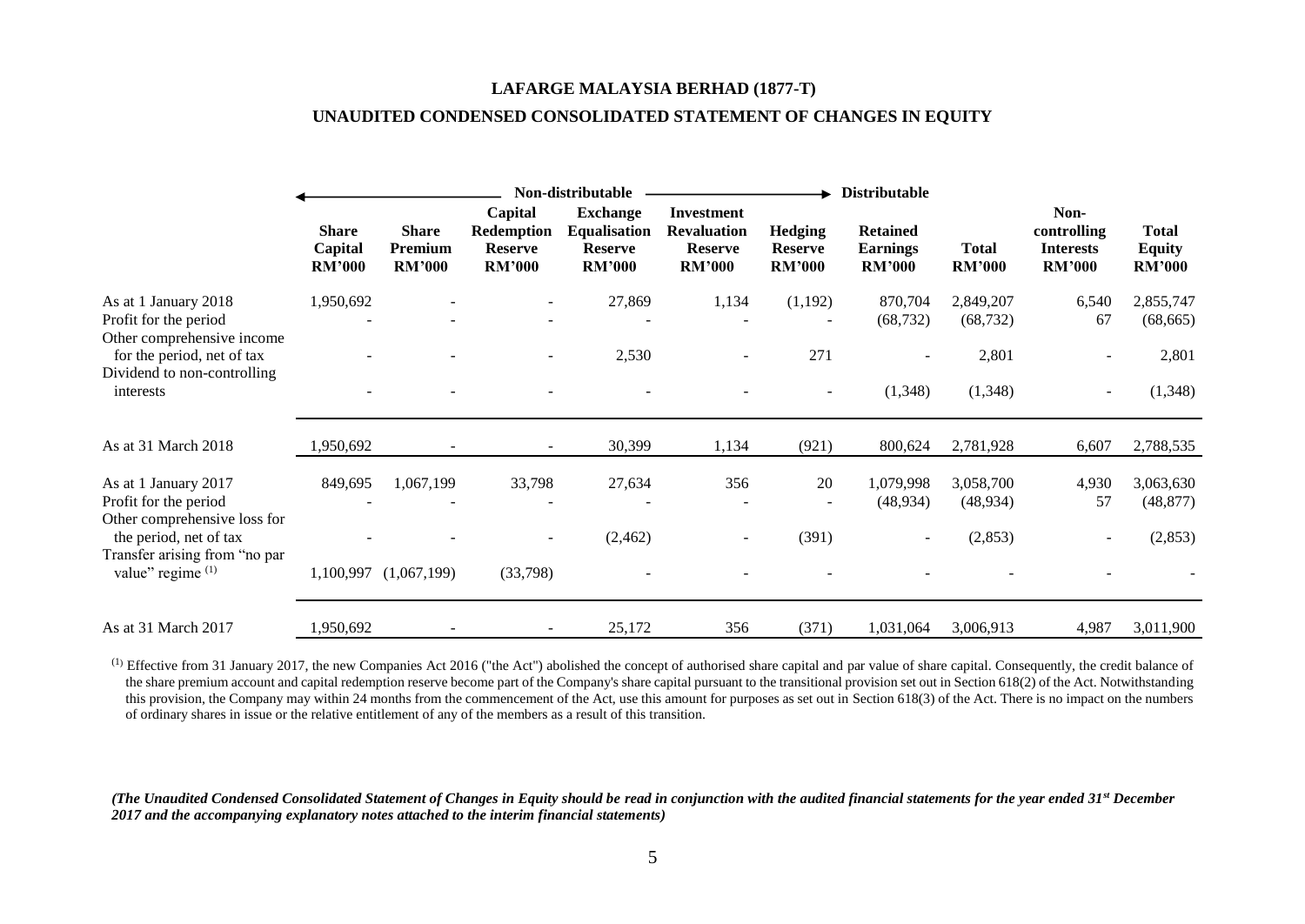## **LAFARGE MALAYSIA BERHAD (1877-T) UNAUDITED CONDENSED CONSOLIDATED STATEMENT OF CASH FLOWS**

|                                                      | <b>3 months Financial Year Ended</b> |                  |
|------------------------------------------------------|--------------------------------------|------------------|
|                                                      | 31 March<br>2018                     | 31 March<br>2017 |
|                                                      | <b>RM'000</b>                        | <b>RM'000</b>    |
| <b>Cash Flows From Operating Activities</b>          |                                      |                  |
| Loss before tax                                      | (83,208)                             | (63, 449)        |
| Adjustments for:-                                    |                                      |                  |
| Provision for inventory obsolescence                 | 690                                  | 690              |
| Amortisation of:                                     |                                      |                  |
| - other intangible assets                            | 533                                  | 607              |
| - prepaid lease payments on leasehold land           | 1,174                                | 1,204            |
| Depreciation of:                                     |                                      |                  |
| - investment property                                |                                      | 1                |
| - property, plant and equipment                      | 50,577                               | 56,307           |
| Net unrealised loss/(gain) on derivative             | (28)                                 | 261              |
| Finance cost                                         | 8,162                                | 5,162            |
| Allowance for doubtful debts                         | 1,571                                | 30               |
| Interest income                                      | (1,161)                              | (1, 412)         |
| Loss/(gain) on disposal of:                          |                                      |                  |
| - property, plant and equipment                      | 194                                  | (134)            |
| - prepaid lease payment                              |                                      | (9,105)          |
| - unquoted investment                                |                                      | 60               |
| Property, plant and equipment written off            | 165                                  | 112              |
| Provision for retirement benefits                    | 2,425                                | 2,650            |
| Allowance for doubtful debts no longer required      | (408)                                | (337)            |
| Unrealised loss/(gain) on foreign exchange           | 4,749                                | (447)            |
| Share of results in joint venture                    | 2,372                                | 2,747            |
| Operating loss before changes in working capital     | (12, 193)                            | (5,053)          |
| Increase in:                                         |                                      |                  |
| Inventories                                          | (37, 430)                            | 13,025           |
| Receivables                                          | (18, 622)                            | (20, 658)        |
| Amounts owing by holding and other related companies | (4,317)                              | 5,416            |
| Decrease in:                                         |                                      |                  |
| Payables                                             | (65, 631)                            | (62, 543)        |
| Amounts owing to holding and other related companies | (17,585)                             | 38,168           |
| Cash used in operations                              | (155,778)                            | (31, 645)        |
| Retirement benefits paid                             | (696)                                | (1,676)          |
| Tax paid                                             | (2,507)                              | (14,100)         |
| Net cash used in operating activities                | (158,981)                            | (47, 421)        |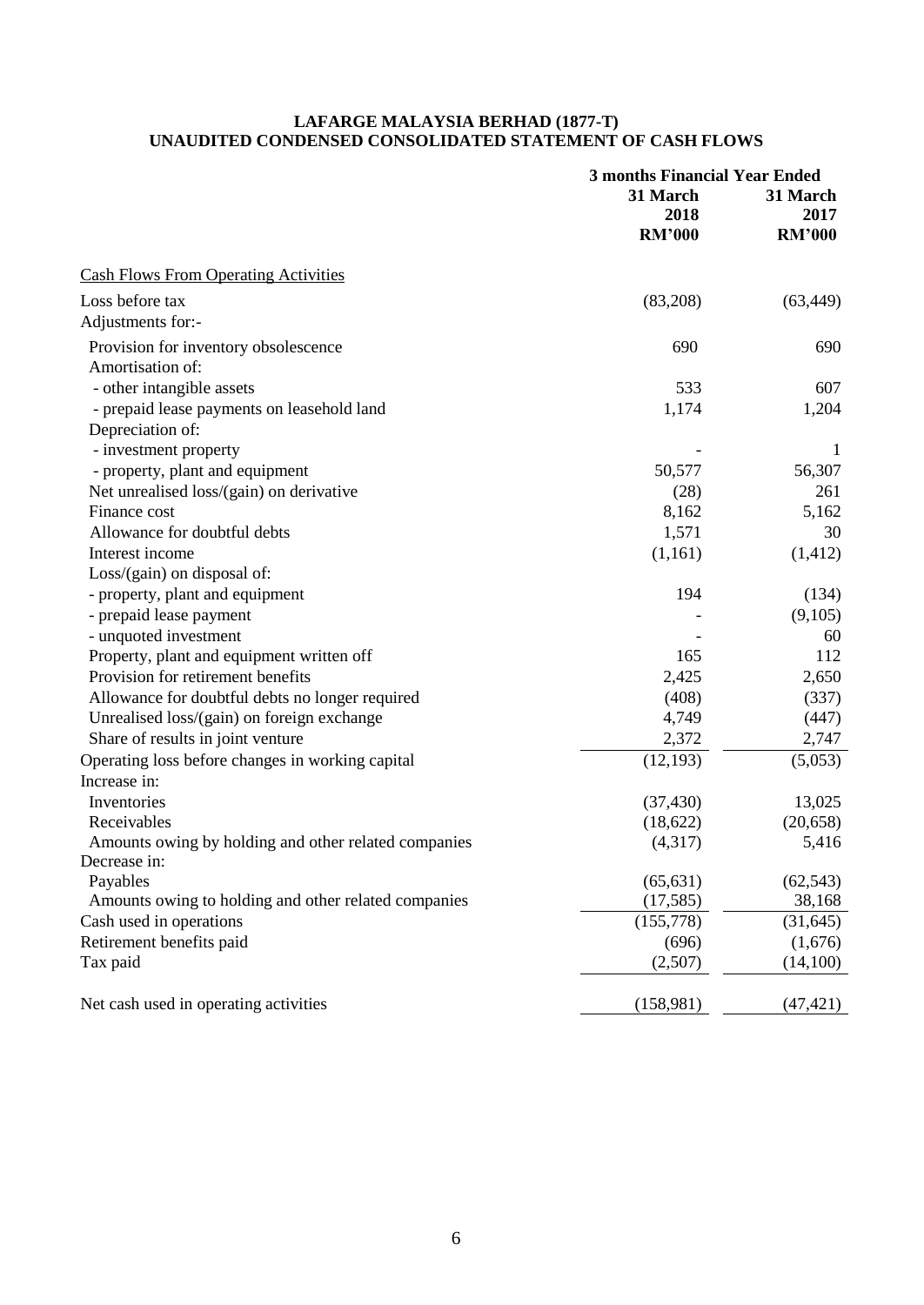## **LAFARGE MALAYSIA BERHAD (1877-T) UNAUDITED CONDENSED CONSOLIDATED STATEMENT OF CASH FLOWS**

|                                                        | <b>3 months Financial Year Ended</b><br>31 March<br>2018<br><b>RM'000</b> | 31 March<br>2017<br><b>RM'000</b> |
|--------------------------------------------------------|---------------------------------------------------------------------------|-----------------------------------|
| <b>Cash Flows From Investing Activities</b>            |                                                                           |                                   |
| Additions to property, plant and equipment             | (20, 181)                                                                 | (37, 949)                         |
| Interest received                                      | 1,161                                                                     | 1,412                             |
| Proceeds from disposal of:                             |                                                                           |                                   |
| - property, plant and equipment                        | 6                                                                         | 583                               |
| - prepaid lease payment                                |                                                                           | 11,766                            |
| Net cash used in investing activities                  | (19,014)                                                                  | (24, 188)                         |
| <b>Cash Flows From Financing Activities</b>            |                                                                           |                                   |
| Dividends paid non-controlling interests               | (1,348)                                                                   |                                   |
| Interest paid                                          | (10, 856)                                                                 | (3,581)                           |
| Drawdown of borrowings                                 | 227,000                                                                   | 279,556                           |
| Repayment of borrowings                                | (100,000)                                                                 | (315,000)                         |
| Net cash generated from/(used in) financing activities | 114,796                                                                   | (39, 025)                         |
| Net Change in Cash and Cash Equivalents                | (63, 199)                                                                 | (110, 634)                        |
| Effects of currency translations                       | (691)                                                                     | 461                               |
| Cash and Cash Equivalents at beginning of the year     | 99,906                                                                    | 199,718                           |
| Cash and Cash Equivalents at end of the year           | 36,016                                                                    | 89,545                            |

*(The Unaudited Condensed Consolidated Statement of Cash Flows should be read in conjunction with the audited financial statements for the year ended 31st December 2017 and the accompanying explanatory notes attached to the interim financial statements)*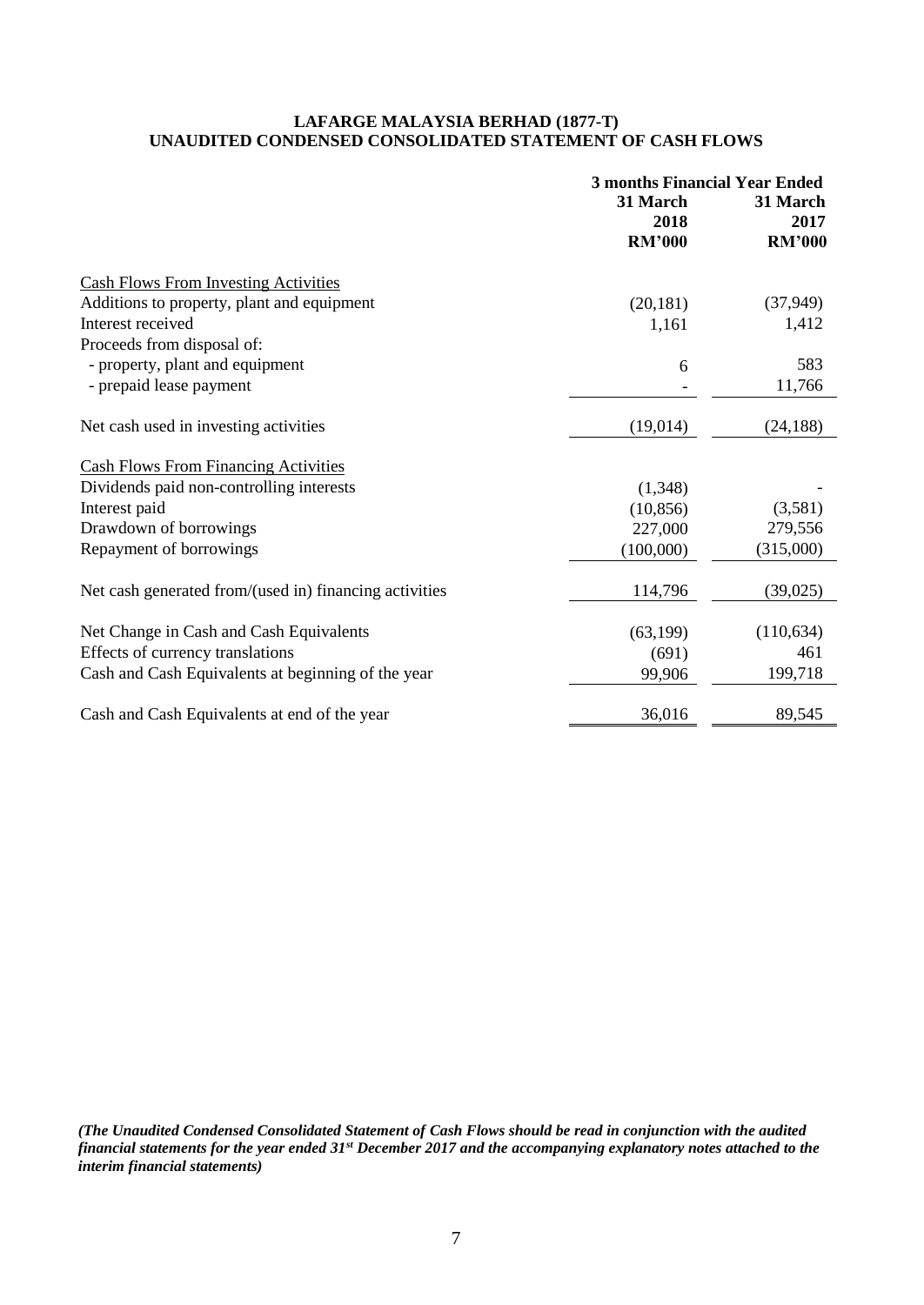## **LAFARGE MALAYSIA BERHAD (1877-T)**

## **A. EXPLANATORY NOTES PURSUANT TO MALAYSIAN FINANCIAL REPORTING STANDARD ("MFRS") 134**

#### **A1. Basis of Preparation**

The interim financial statements have been prepared in accordance with Malaysian Financial Reporting Standard ("MFRS") 134 Interim Financial Reporting issued by the Malaysian Accounting Standards Board ("MASB") and paragraph 9.22 of Bursa Malaysia Securities Berhad ("Bursa Securities") Main Market Listing Requirements.

The interim financial statements should be read in conjunction with the Group's audited financial statements for the year ended 31 December 2017. The audited financial statements of the Group for the year ended 31 December 2017 were prepared in accordance with MFRS and International Financial Reporting Standards ("IFRS"). These explanatory notes attached to the interim financial statements provide an explanation of events and transactions that are significant to an understanding of the changes in the financial position and performance of the Group since the year ended 31 December 2017.

#### **A2. Significant Accounting Policies**

The significant accounting policies adopted are consistent with those of the audited financial statements for the year ended 31 December 2017, except for the adoption of the following MFRSs and amendments to MFRSs:

### **Adoption of Standards, Issue Committee ("IC") Interpretation and Amendments**

Effective for annual periods beginning on or after 1 January 2018:

| MFRS 9                 | <b>Financial Instruments</b>                                             |  |  |  |
|------------------------|--------------------------------------------------------------------------|--|--|--|
| MFRS 15                | Revenue from Contracts with Customers (and the related<br>clarification) |  |  |  |
|                        |                                                                          |  |  |  |
| Amendments to MFRS 2   | Classification and Measurement of Shared-based Payment<br>Transaction    |  |  |  |
| Amendments to MFRS 140 | <b>Transfers of Investment Property</b>                                  |  |  |  |
| Amendments to MFRSs    | Annual Improvements to MFRSs 2014 - 2016 Cycle                           |  |  |  |
| IC Interpretation 22   | Foreign Currency Transactions and Advance Consideration                  |  |  |  |

The adoption of the abovementioned Standards, IC Interpretation and Amendments has no significant effect to the Group's consolidated financial statements of the current quarter or comparative consolidated financial statements of the prior financial year.

The Group has not adopted the following new and revised Standards, IC Interpretation and Amendments that have been issued but are not yet effective:

| MFRS 16                | Leases <sup>1</sup>                                                                  |  |  |  |  |
|------------------------|--------------------------------------------------------------------------------------|--|--|--|--|
|                        | Amendments to MFRS 10 and Sale or Contribution of Assets between an Investor and its |  |  |  |  |
| <b>MFRS 128</b>        | Associate or Joint Venture <sup>2</sup>                                              |  |  |  |  |
| Amendments to MFRS 128 | Long-term Interests in Associates and Joint Venture <sup>1</sup>                     |  |  |  |  |
| Amendments to MFRSs    | Annual Improvements to MFRSs 2015 - 2017 Cycle <sup>1</sup>                          |  |  |  |  |
| IC Interpretation 23   | Uncertainty over Income Tax Treatments <sup>1</sup>                                  |  |  |  |  |

<sup>1</sup> Effective for annual periods beginning on or after 1 January 2019

Effective date to be determined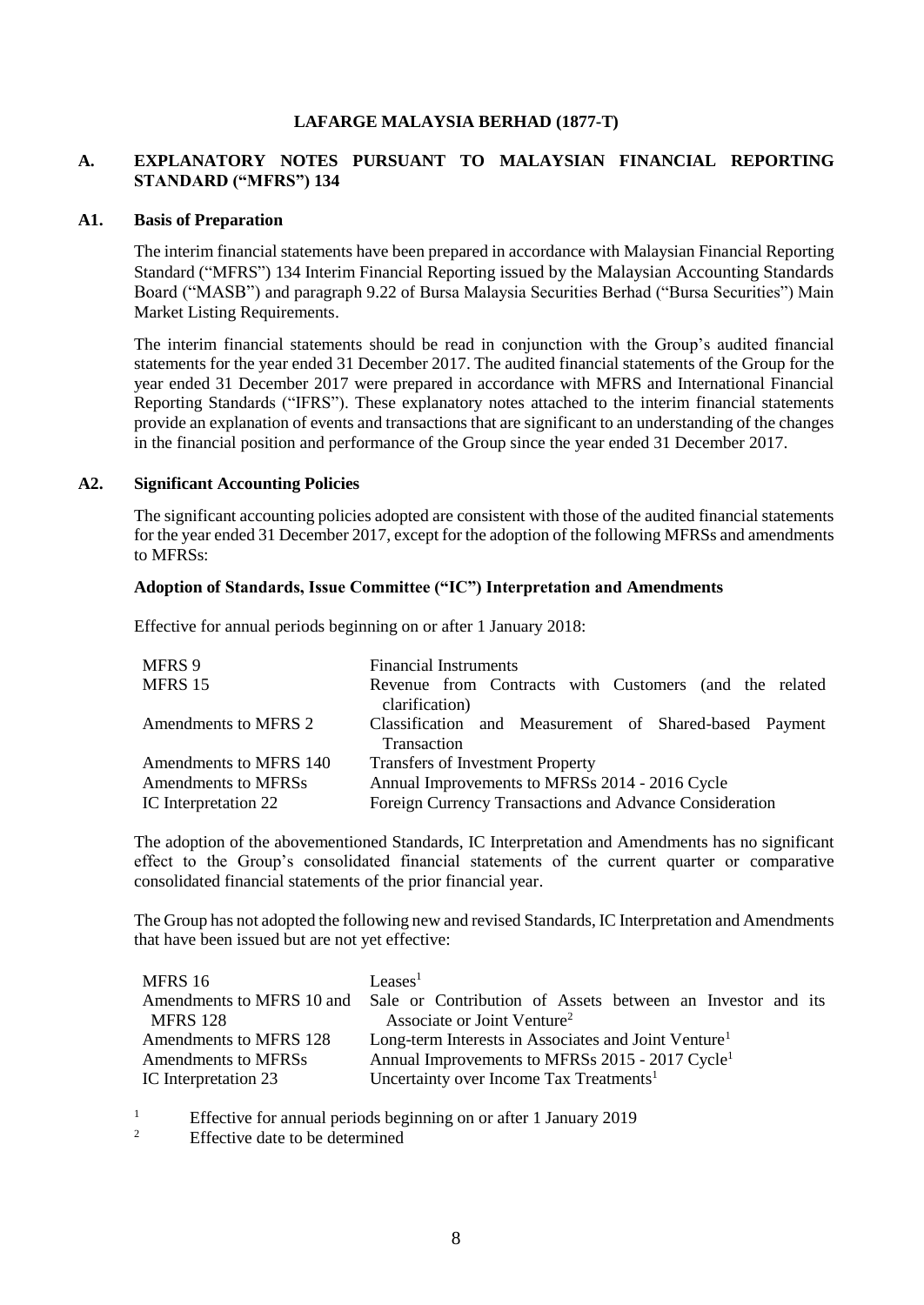## **A2. Significant Accounting Policies (continued)**

The Directors anticipate that the abovementioned Standards, IC Interpretation and Amendments will be adopted in the annual financial statements of the Group when they become effective and that the adoption of these Standards, IC Interpretation and Amendments will have no material impact on the financial statements of the Group in the period of initial application except for MFRS 16. The Group is currently assessing the financial impact of adopting MFRS 16.

## **A3. Audit Report of Preceding Audited Financial Statements**

The audit reports of the preceding annual financial statements of the Company and of the Group were not subject to any qualification.

## **A4. Seasonal or Cyclical Factors**

The operations of the Group are closely linked to the construction sector which would normally experience a slow-down in construction activities during festive seasons in Malaysia and Singapore.

#### **A5. Unusual Items Affecting the Assets, Liabilities, Equity, Net Income or Cash Flows**

There were no items affecting the Group's assets, liabilities, equity, net income or cash flows that are material and unusual because of their nature, size or incidence.

#### **A6. Material Changes in Accounting Estimates**

There were no material changes in estimates of amounts reported in prior interim periods or in previous financial years which have a material effect in the current quarter.

#### **A7. Capital Issues, Dealings in Own Shares and Repayment of Debt**

There were no issuance and repayment of debt and equity securities, share buy-back, share cancellations, share held as treasury shares and resale of treasury shares during the financial period under review.

#### **A8. Dividend Paid**

There was no dividend payment during the financial period ended 31 March 2018.

#### **A9. Segmental Information**

Segment information is presented in respect of the Group's business segments, which reflect the Group's internal reporting structure that are regularly reviewed by the Group's chief operating decision maker.

Segment results, assets and liabilities include items directly attributable to a segment as well as those that can be allocated on a reasonable basis. Unallocated items mainly comprise corporate assets and liabilities that relate to investing and financing activities and cannot be reasonably allocated to individual segments. These include mainly corporate assets, other investments, deferred tax assets/liabilities and current tax assets/liabilities.

The Group is organised into the following main operating segments:

| Cement                | Cement business and trading of other building materials |
|-----------------------|---------------------------------------------------------|
| Aggregates & Concrete | Aggregates and ready-mixed concrete business            |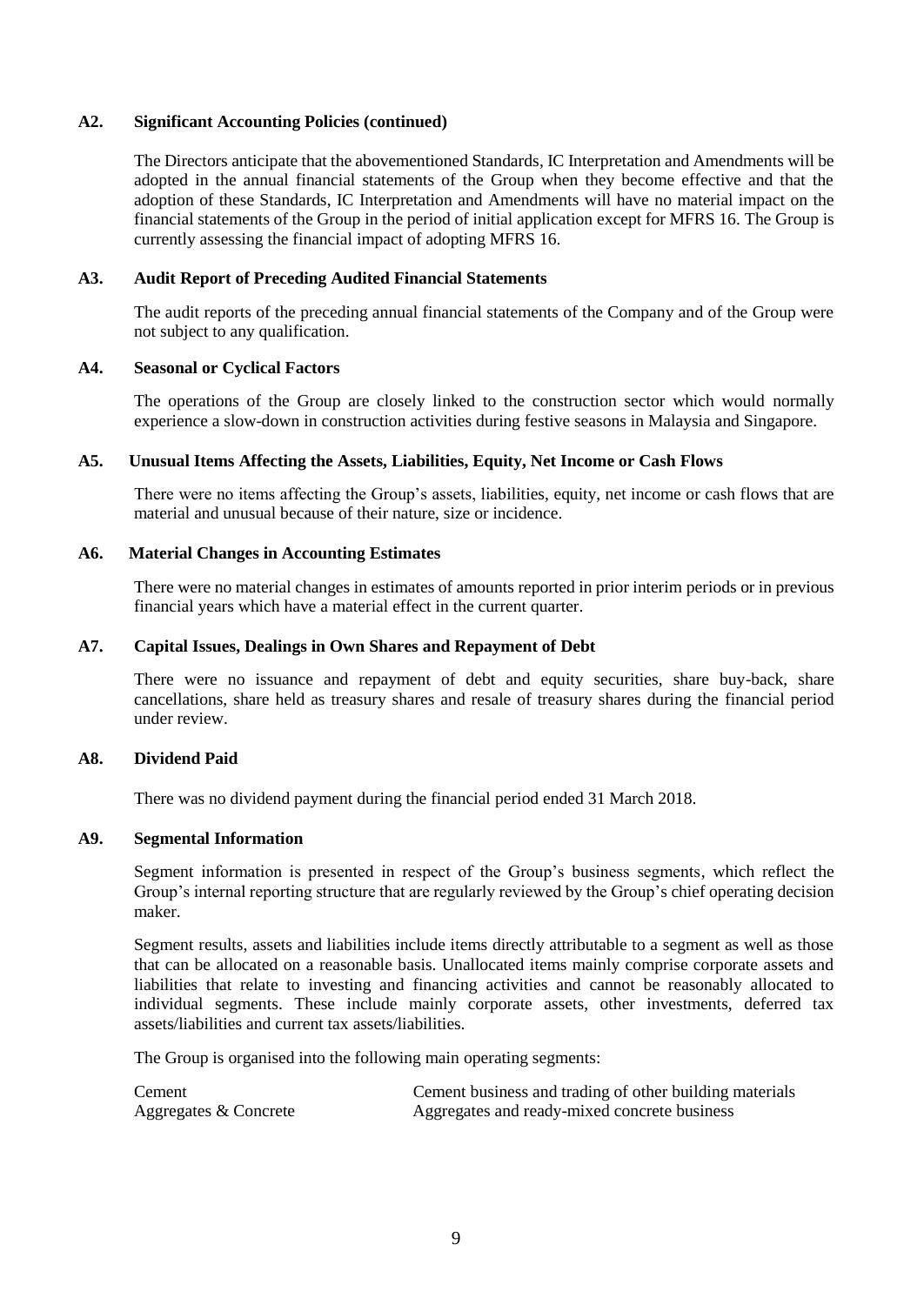# **A9. Segmental Information (continued)**

**Analysis of the Group's segment information is as follows:** 

|                                                                                  |                       | <b>Cement</b>         | <b>Aggregates &amp; Concrete</b> |                       | <b>Elimination</b>       |                          | <b>Total</b>          |                       |  |
|----------------------------------------------------------------------------------|-----------------------|-----------------------|----------------------------------|-----------------------|--------------------------|--------------------------|-----------------------|-----------------------|--|
| <b>3 Months Ended 31 March</b>                                                   | 2018<br><b>RM'000</b> | 2017<br><b>RM'000</b> | 2018<br><b>RM'000</b>            | 2017<br><b>RM'000</b> | 2018<br><b>RM'000</b>    | 2017<br><b>RM'000</b>    | 2018<br><b>RM'000</b> | 2017<br><b>RM'000</b> |  |
| <b>Segment revenue</b>                                                           |                       |                       |                                  |                       |                          |                          |                       |                       |  |
| External revenue                                                                 | 393,658               | 409,587               | 153,171                          | 152,267               |                          |                          | 546,829               | 561,854               |  |
| Internal revenue                                                                 | 71,427                | 78,400                | 1,543                            | 2,402                 | (72, 970)                | (80, 802)                |                       |                       |  |
|                                                                                  | 465,085               | 487,987               | 154,714                          | 154,669               | (72, 970)                | (80, 802)                | 546,829               | 561,854               |  |
| Segment (loss)/profit                                                            | (74, 021)             | (60, 122)             | 186                              | 3,170                 | $\overline{\phantom{a}}$ | $\overline{\phantom{a}}$ | (73, 835)             | (56, 952)             |  |
| Reconciliation of segment profit to<br>consolidated (loss)/profit before<br>tax: |                       |                       |                                  |                       |                          |                          |                       |                       |  |
| Interest income                                                                  |                       |                       |                                  |                       |                          |                          | 1,161                 | 1,412                 |  |
| Finance cost                                                                     |                       |                       |                                  |                       |                          |                          | (8,162)               | (5,162)               |  |
| Share of results in joint venture                                                |                       |                       |                                  |                       |                          |                          | (2, 372)              | (2,747)               |  |
| Consolidated (loss)/profit before tax                                            |                       |                       |                                  |                       |                          |                          | (83,208)              | (63, 449)             |  |
| <b>Segment assets</b>                                                            | 4,092,884             | 3,947,715             | 335,494                          | 309,604               | (326, 786)               | (355, 629)               | 4,101,592             | 3,901,690             |  |
| Reconciliation of segment assets to<br>consolidated total assets:                |                       |                       |                                  |                       |                          |                          |                       |                       |  |
| Investment in joint venture                                                      |                       |                       |                                  |                       |                          |                          | 17,348                | 23,492                |  |
| Unallocated corporate assets                                                     |                       |                       |                                  |                       |                          |                          | 202,832               | 182,372               |  |
| Consolidated total assets                                                        |                       |                       |                                  |                       |                          |                          | 4,321,772             | 4,107,554             |  |
| <b>Segment liabilities</b>                                                       | 879,578               | 837,668               | 250,917                          | 173,926               | (329, 659)               | (361,005)                | 800,836               | 650,589               |  |
| Reconciliation of segment liabilities<br>to consolidated total liabilities:      |                       |                       |                                  |                       |                          |                          |                       |                       |  |
| Interest bearing instruments                                                     |                       |                       |                                  |                       |                          |                          | 611,474               | 305,601               |  |
| Unallocated corporate liabilities                                                |                       |                       |                                  |                       |                          |                          | 120,927               | 139,464               |  |
| Consolidated total liabilities                                                   |                       |                       |                                  |                       |                          |                          | 1,533,237             | 1,095,654             |  |

10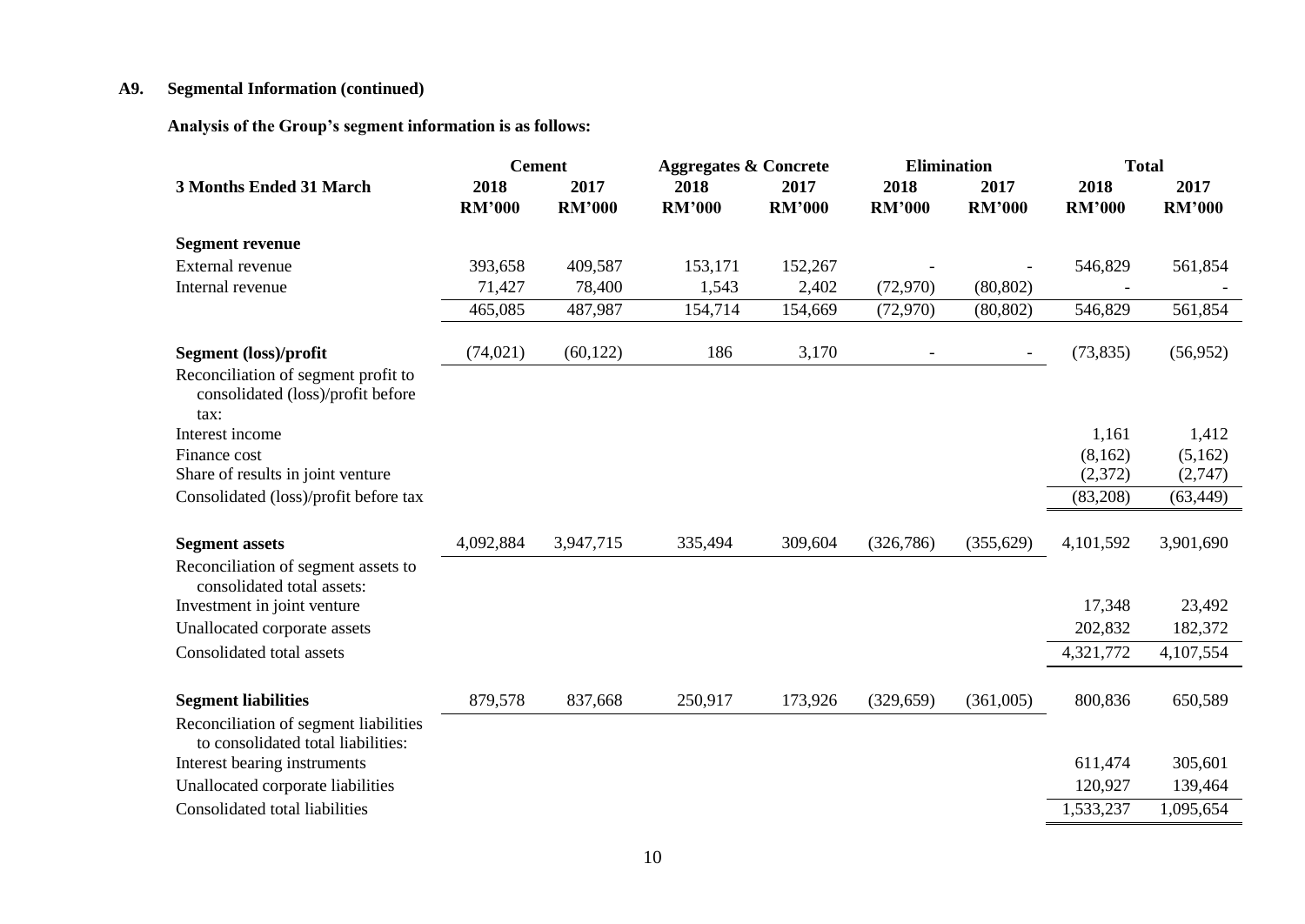## **A10. Valuation of Property, Plant and Equipment**

There is no revaluation of property, plant and equipment brought forward from the previous audited financial statements as the Group does not adopt a revaluation policy on its property, plant and equipment.

#### **A11. Material Events Subsequent to Quarter End**

There were no other material events subsequent to the current financial quarter ended 31 March 2018 up to the date of this report which are likely to substantially affect the results of the operations of the Group.

#### **A12. Changes in Group Composition**

There was no change in the composition for the Group in this quarter.

# **A13. Contingent Liabilities**

The Group has no material contingent liabilities as at the date of this report.

## **A14. Commitments**

Outstanding commitments in respect of capital commitments at end of reporting date not provided for in the financial statements are as follows:  $\Lambda$  a at

|                                    | As at         |
|------------------------------------|---------------|
|                                    | 31 March      |
|                                    | 2018          |
|                                    | <b>RM'000</b> |
| In respect of capital expenditure: |               |
| Approved and contracted for        | 30,977        |
| Approved but not contracted for    | 127,678       |
|                                    | 158,655       |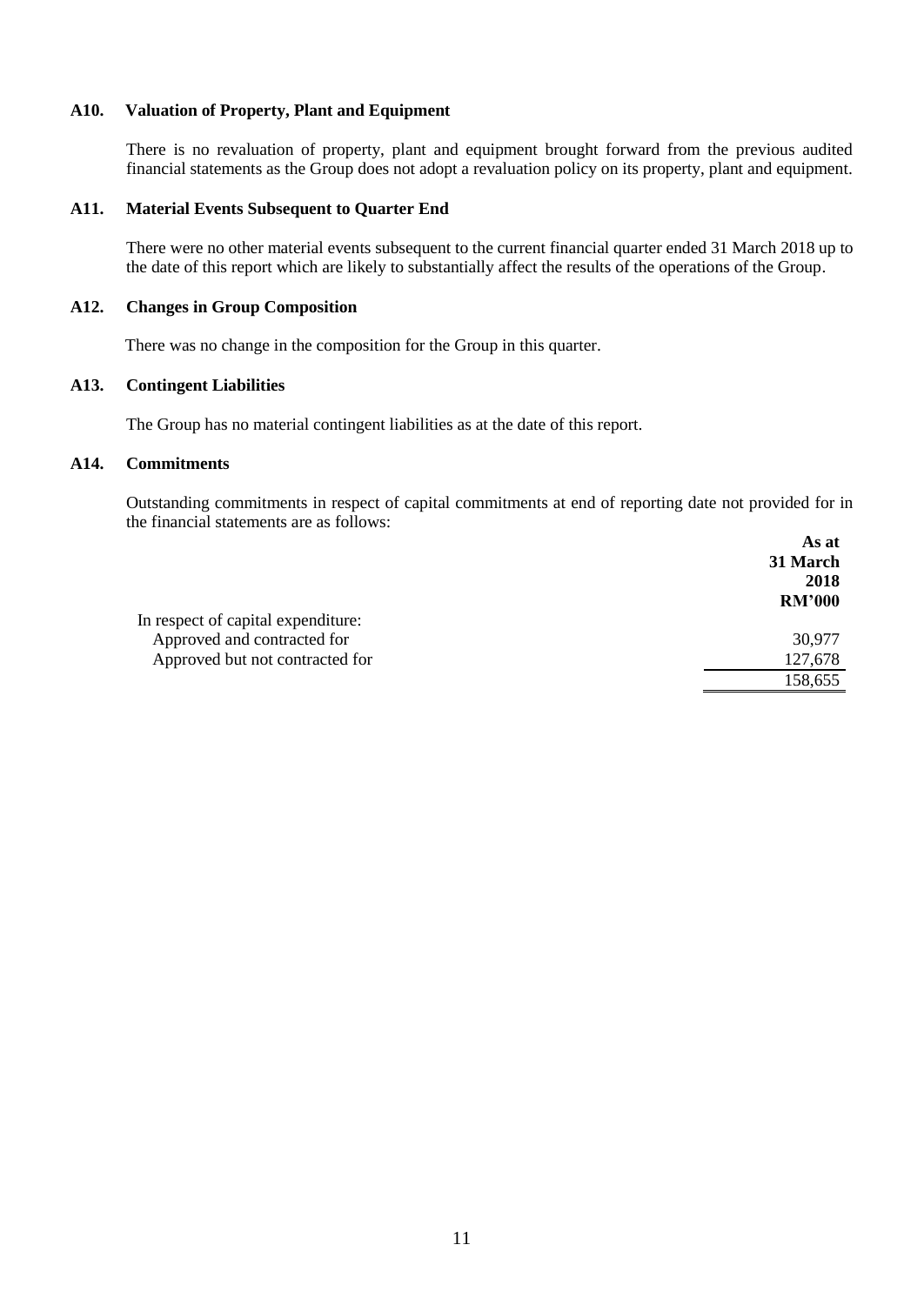## **B. EXPLANATORY NOTES PURSUANT TO APPENDIX 9B OF THE LISTING REQUIREMENTS OF BURSA SECURITIES**

#### **B1. Review of Group's Performance**

## **Current Quarter vs. Corresponding Quarter of Previous Year.**

The Group's revenue decreased by 2.7% to RM546.8 million in the current quarter from RM561.9 million recorded in the corresponding quarter last year. This decrease was mainly attributable to lower sales contribution from the Cement segment caused by the soft market demand, increased industry capacity and continued pricing pressures.

On the back of this revenue decrease, the Group has recorded a loss before tax for the current quarter of RM83.2 million compared to RM63.4 million for the same period last year. Lower operating profits from the Cement segment is due to weak demand coupled with a more competitive environment. The situation was further exacerbated by the increase in coal and petcoke prices and one-off gain on disposal of land and higher foreign exchange gain recorded in the corresponding quarter last year.

## **B2. Comparison with Preceding Quarter**

|                 | 1 <sup>st</sup> Quarter Ended<br><b>31 March 2018</b><br><b>RM'000</b> | 4 <sup>th</sup> Quarter Ended<br>31 December 2017<br><b>RM'000</b> |
|-----------------|------------------------------------------------------------------------|--------------------------------------------------------------------|
| Revenue         | 546,829                                                                | 576,355                                                            |
| Loss before tax | (83,208)                                                               | (102, 821)                                                         |

The Group's revenue at current quarter was lower than last quarter mainly attributed to lower sales contribution from cement segment on the back of lower market demand and continued pricing pressure.

Despite the lower revenue, the Group has recorded a lower loss before tax of RM83.2 million compared to RM102.8 million in preceding quarter mainly attributed to the higher one-off cost incurred in preceding quarter.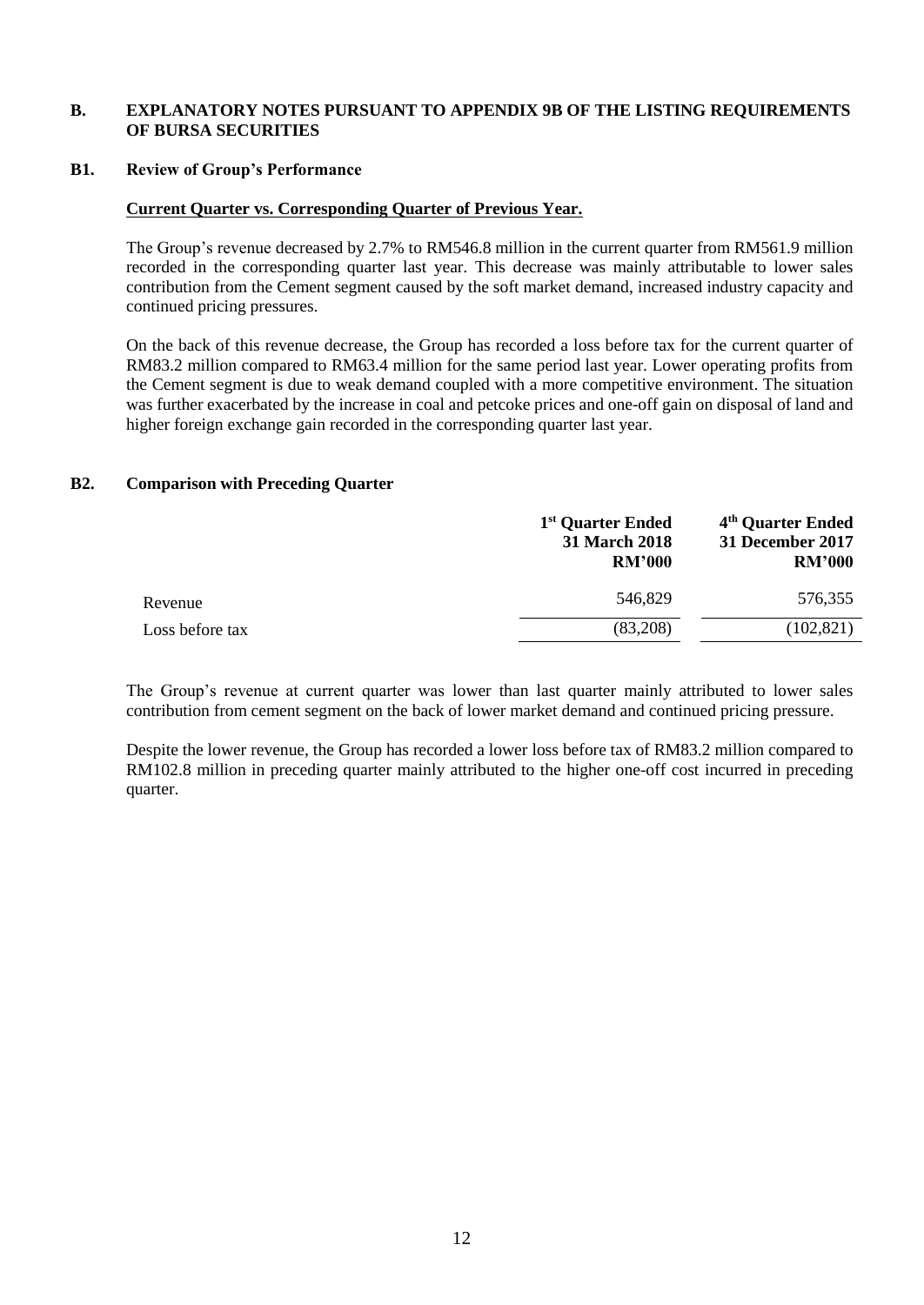# **B3. Prospects**

Business is expected to remain challenging. The Group will focus on cost reduction and further improving its operational efficiency. There will be continued efforts on enhancing the value creation of cement, capitalizing on its strong reputation and proven track record with infrastructure projects. The Group is also focusing its efforts in growing its Drymix business.

## **B4. Profit Forecast and Profit Guarantee**

The Group did not publish any profit forecast or profit guarantee during the current quarter ended 31 March 2018.

## **B5. Income Tax Credit**

Income tax credit comprises the following:

|                             | 1 <sup>st</sup> Quarter Ended |
|-----------------------------|-------------------------------|
|                             | 31 March 2018                 |
|                             | <b>RM'000</b>                 |
| In respect of current year: |                               |
| - income tax                | (7,016)                       |
| - deferred tax              | 21,612                        |
| In respect of prior year:   |                               |
| - income tax                | 365                           |
| - deferred tax              | (418)                         |
| Total tax credit            | 14,543                        |

The Group's effective tax rate for the current quarter is higher than the statutory tax rate of 24% in Malaysia mainly due to the non-deductible expenses in certain subsidiaries.

## **B6. Status of Corporate Proposals**

There were no corporate proposals announced but not completed as at the date of this report.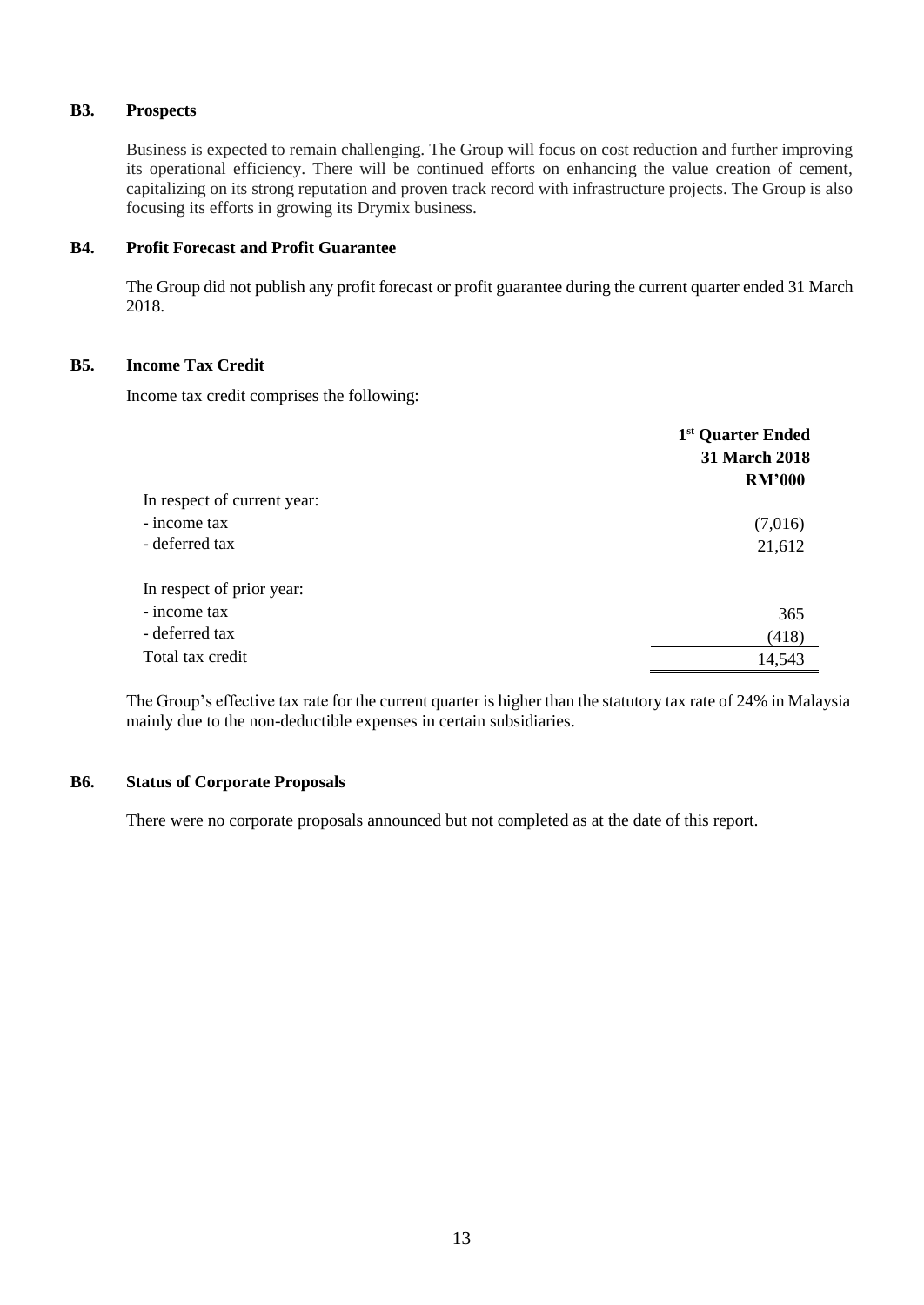# **B7. Group Borrowings**

The Group borrowings (denominated in Ringgit Malaysia) are as follows:

|                                     | As at<br><b>31 March 2018</b><br><b>RM'000</b> | As at<br><b>31 December 2017</b><br><b>RM'000</b> |
|-------------------------------------|------------------------------------------------|---------------------------------------------------|
| Short-term borrowings               |                                                |                                                   |
| Non-secured                         |                                                |                                                   |
| Medium Term Note                    |                                                | 100,000                                           |
| Revolving credit                    | 332,000                                        | 105,000                                           |
|                                     | 332,000                                        | 205,000                                           |
| Long-term borrowings<br>Non-secured |                                                |                                                   |
|                                     |                                                |                                                   |
| Medium Term Note (non-current)      | 279,474                                        | 279,387                                           |
| <b>Total Group borrowings</b>       | 611,474                                        | 484,387                                           |

All borrowings are denominated in Ringgit Malaysia.

# **B8. Material Litigation**

The claim by the Singaporean Comptroller of Income Tax against LMCB Holdings Pte Ltd and Lafarge Malaysia Berhad in the High Court of Singapore is ongoing and is at the pre trial stage. The hearing of appeals relating to the interim application have been fixed for the period from 14th to 23rd August 2018.

## **B9. Dividend**

The Directors do not recommend any interim dividend for the current quarter under review.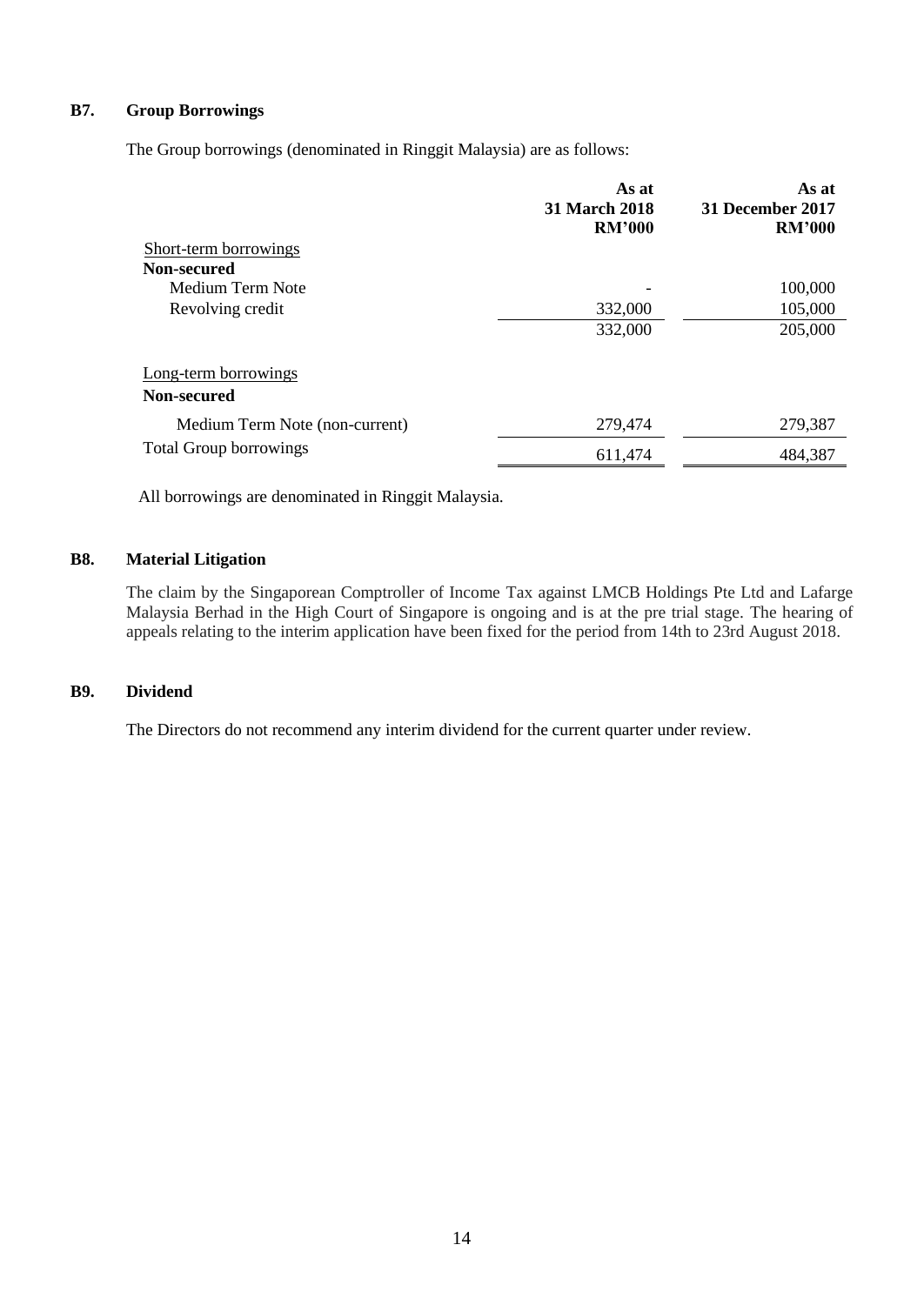# **B10. Loss for the period**

|                                                   | 1 <sup>st</sup> Quarter Ended     |                                   | <b>Year to Date Ended</b>         |                                   |
|---------------------------------------------------|-----------------------------------|-----------------------------------|-----------------------------------|-----------------------------------|
|                                                   | 31 March<br>2018<br><b>RM'000</b> | 31 March<br>2017<br><b>RM'000</b> | 31 March<br>2018<br><b>RM'000</b> | 31 March<br>2017<br><b>RM'000</b> |
| Loss for the period is arrived after<br>charging: |                                   |                                   |                                   |                                   |
| Provision for inventory obsolescence              | 690                               | 690                               | 690                               | 690                               |
| Amortisation of:                                  |                                   |                                   |                                   |                                   |
| - other intangible assets                         | 533                               | 607                               | 533                               | 607                               |
| - prepaid lease payments on leasehold             |                                   |                                   |                                   |                                   |
| land                                              | 1,174                             | 1,204                             | 1,174                             | 1,204                             |
| Depreciation of:                                  |                                   |                                   |                                   |                                   |
| - investment property                             |                                   | $\mathbf{1}$                      |                                   | 1                                 |
| - property, plant and equipment                   | 50,577                            | 56,307                            | 50,577                            | 56,307                            |
| Derivative loss                                   | 2,398                             | 261                               | 2,398                             | 261                               |
| Allowance for doubtful debts                      | 1,571                             | 30                                | 1,571                             | 30                                |
| Loss on disposal of:                              |                                   |                                   |                                   |                                   |
| - property, plant and equipment                   | 194                               |                                   | 194                               |                                   |
| - unquoted investments                            |                                   | 60                                |                                   | 60                                |
| Property, plant and equipment written             |                                   |                                   |                                   |                                   |
| off                                               | 165                               | 112                               | 165                               | 112                               |
| Provision for retirement benefits                 | 2,425                             | 2,650                             | 2,425                             | 2,650                             |
| Unrealised loss on foreign exchange               | 4,749                             |                                   | 4,749                             |                                   |
| and after crediting:                              |                                   |                                   |                                   |                                   |
| Gain on disposal of:                              |                                   |                                   |                                   |                                   |
| - property, plant and equipment                   |                                   | 134                               |                                   | 134                               |
| - prepaid lease payment                           |                                   | 9,105                             |                                   | 9,105                             |
| Allowance for doubtful debts no longer            |                                   |                                   |                                   |                                   |
| required                                          | 408                               | 337                               | 408                               | 337                               |
| Realised gain on foreign exchange                 | 1,033                             | 4,455                             | 1,033                             | 4,455                             |
| Unrealised gain on foreign exchange               |                                   | 447                               |                                   | 447                               |